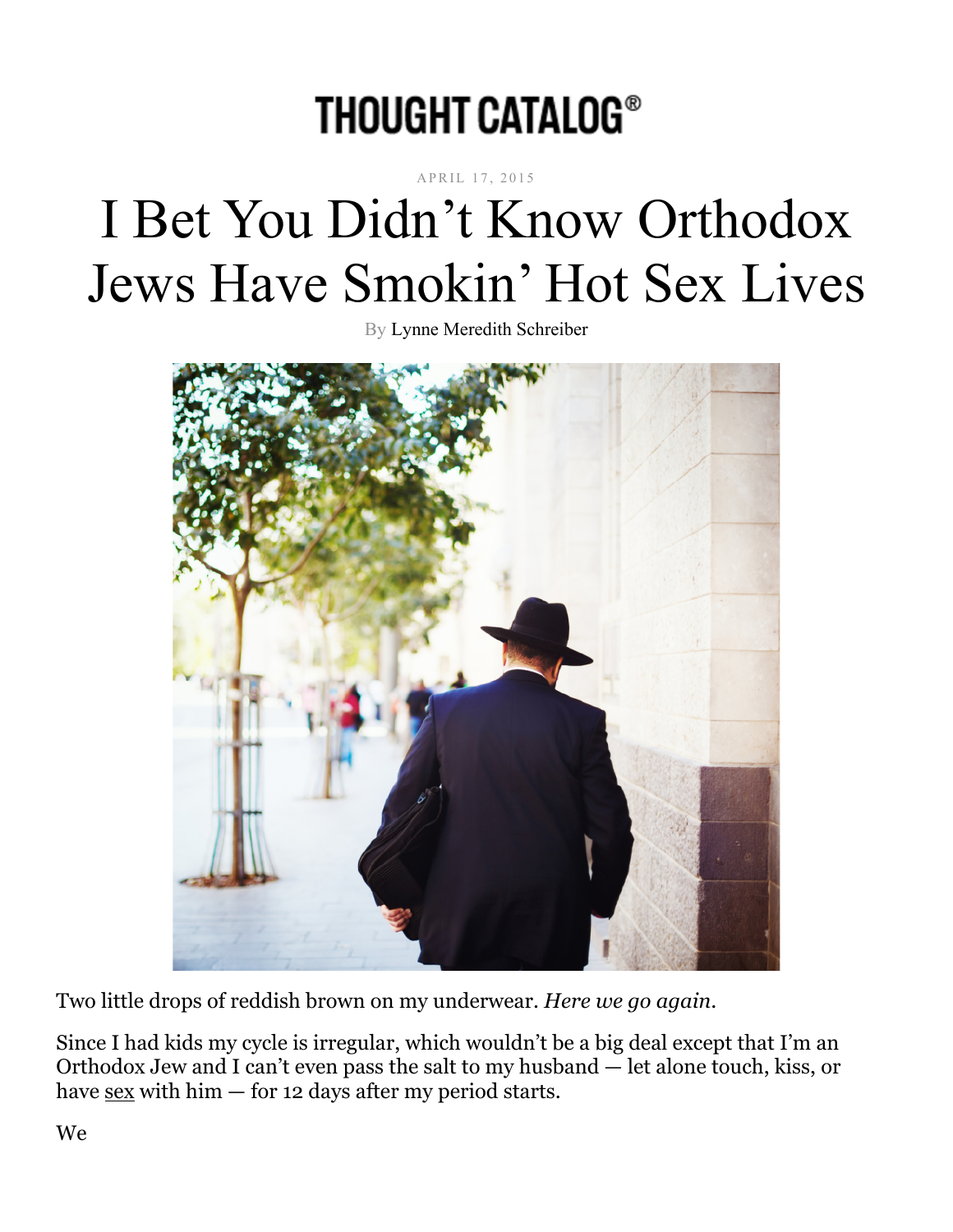never know when we'll have to sleep in separate beds or place a vase with a single rose between us on the dinner table as evidence of our separation.

I was beginning to hate the rigid restrictions on my sex life until the other day, when I was sitting on a blanket with my two toddlers in a suburban Detroit park, eating pretzels from Ziploc bags and listening to other moms talking about their sex lives.

"We haven't had sex since we conceived the twins," said one mom. "And they're a yearand-a-half old. Add nine months to that."

"I just don't feel like it since I had my baby," confessed another, stroking her 15-monthold's hair.

Then came the really shocking admissions. "I'd love to have sex," a third mom said, "but I'd have to do all the work. My husband isn't interested." A fourth mother described her marriage as being more like a brother-sister relationship than a passionate or fierce one.

#### **As I listened to one woman after another bemoan her sad sex life, I thought about how, after five years of marriage, Avy and I are hotter than ever.**

Suddenly, I felt very religious.

When I was a horny college senior in love with a Catholic boy from the East Coast, I never would have believed that one day I'd be an Orthodox Jewish wife with two beds in my room. "No way," I'd have said, if you'd told me that my husband would sleep in a twin bed shoved against the wall and I would check the color of mucus in my underwear until seven "clean" days had passed since my period and I could dunk in the ritual bath, or mikvah.

I've always been Jewish, but I didn't become Orthodox until I was in my twenties. I chose this way of living because I liked the way Orthodox husbands looked at their wives—with smoldering sensuality, hidden knowing, and reverence. They spoke sweetly and didn't play games, and I never saw the flicker of distance in their eyes.

After years of dating guys who didn't pay for my dinner, much less pay attention to me, I was ready for a real connection. Hooking up wasn't getting me what I wanted: love. It was time to try something else, and this looked like a world I could get into. There are many elements of Judaism that keep me religious, but the most compelling one is observant marriage.

#### **The night before my wedding, my mother and sister came with me for my first dunk.**

By the Orthodox Union's estimate, there are roughly 300 mikvahs in America, but they aren't listed in the phone book, and they don't have big signs proclaiming their purpose. Hidden from the road by tall fencing and overgrown shrubs, the mikvah's bricks held secrets. Bayla, a rabbi's wife, was waiting for us.

Brides can dunk first, before sunset, while other women don't start preparing until they see three stars in the night sky. Bayla led my mother and sister on a tour. "Try it," she said,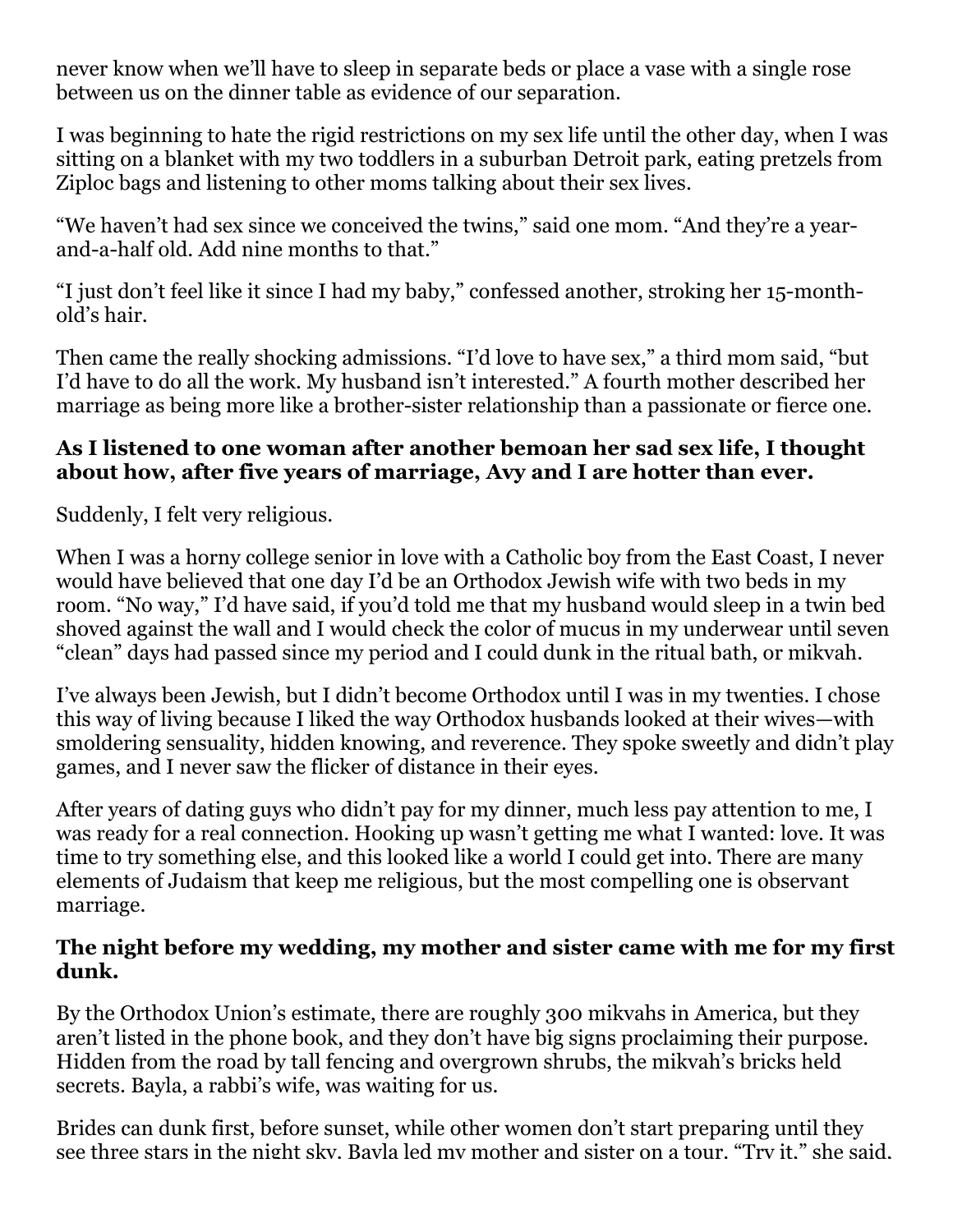pointing to an empty tub. "Walk down the steps. You'll see how it would feel." They stepped down hesitantly and looked back, half-smiling, before retreating to wait with folded hands on stiff chairs.

I carried my backpack into the changing room and latched the door behind me. I washed my hair and combed out tangles, flossed my teeth, filed my nails. I stared in the mirror, wondering if this ancient ritual would keep my marriage alive through decades of humdrum, everyday life.

#### **It's not just the mikvah that makes Orthodox sex so great: The entire system creates over-the-top intensity.**

To start with, you're *shomer n'giyah*, so you don't touch anyone of the opposite sex—no handshaking, air-kissing, or friendly hugs. In my world, every touch is electric. Then there are the laws of *yichud*, whereby a man and woman who are not related are never alone in a private place. When my neighbor's husband came to help with the sprinklers when Avy wasn't there, he walked around to the backyard instead of taking the shortcut through the house.

We do this because it's part of God's laws, but also because, as my rabbi explained before our wedding, "It's about noticing the details." After my monthly mikvah, it takes several days for Avy and I to get used to handing things to one another. "I forgot that I don't have to put down the keys first," he'll say. "I like putting things right into your hand."

### **Before I became religious, I never saw car keys as sexy.**

There's more. In the Aramaic wedding contract that spells out my husband's obligations, my sexual satisfaction is among them. Our religion allows birth control, as long as it doesn't serve as an actual barrier between us, and we consult a rabbi to determine which method we should use, and for how long. For Jews, sex isn't just about making babies although pregnancy is one of the sexiest times, since we are never off-limits to each another.

As for those 12 days of separation, they're hard, but the mandated time off is a gift. I don't have to say no; he doesn't have to be grossed out by period sex; and we can watch basketball games, read books, or talk on the phone to out-of-state friends without feeling guilty. We spend different time together: we go for coffee, but don't hold hands. I look at him with the yearning I felt when we were dating. I start to fantasize. My husband's hands look stronger to me, and I think of his touch. Here's what we'll do; here's how he'll touch me.

So there I was, on the lawn between two play structures, my children taking drags of water from sippy cups and ambling off to climb and slide and squeal. My heart ached for these women who were so lonely in their relationships, who felt desexualized from breastfeeding babies, whose hormones had killed their libido. I couldn't imagine 27 months without Avy's touch—12 days is an eternity.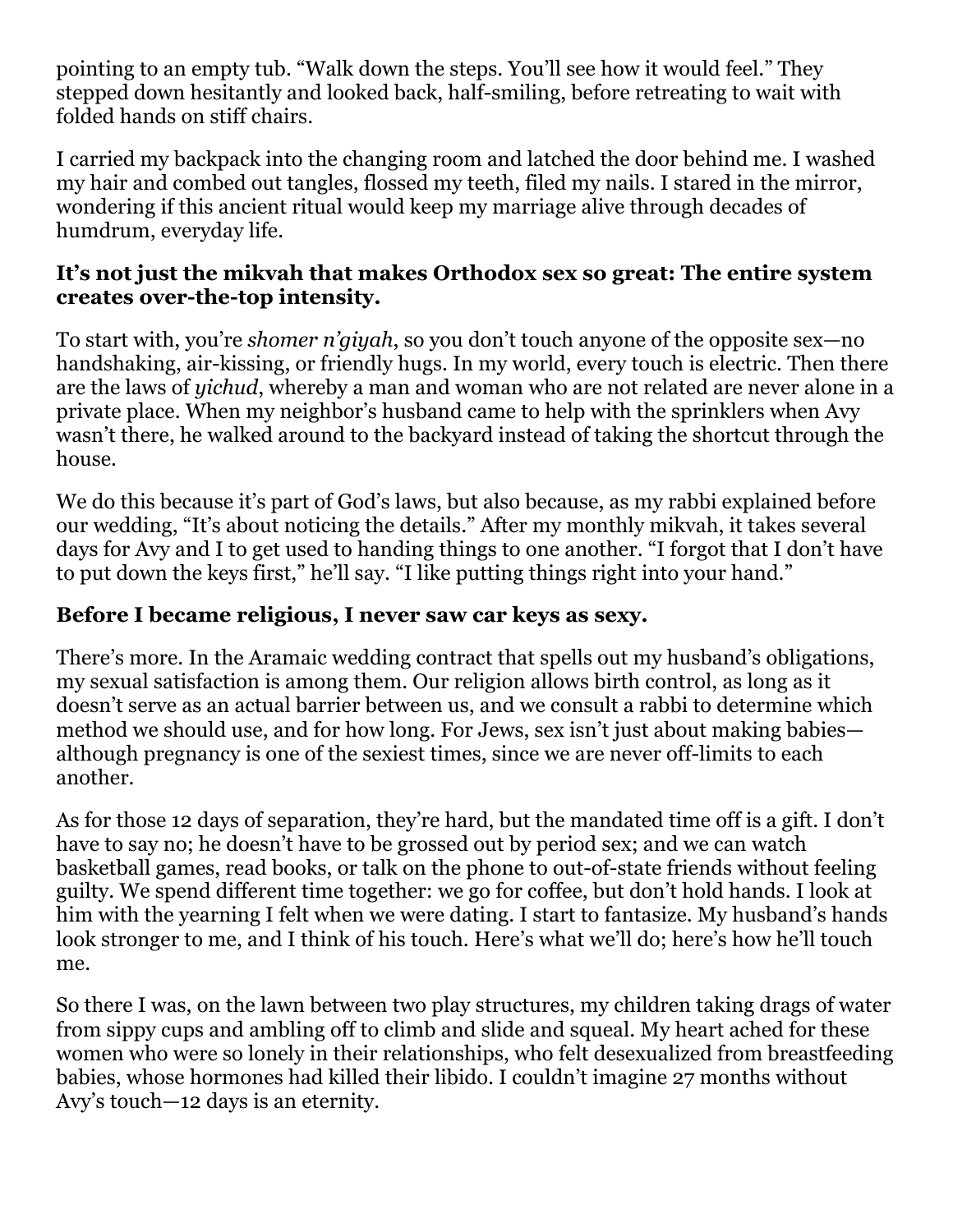#### **Every system can strangle you if you let it, and I had just been complaining to Avy about the strictures of our religious sex life.**

"So what if I pass you the ketchup!" I spat. "It's not going to make me have sex with you right here."

"I kinda like having these nuances," my husband said quietly. "I miss you, but it's exciting when I can just come up behind you at the sink, lift your hair, and nuzzle your neck. Hell, holding your hand makes me want you. Would that happen if we didn't do this?"

I was quiet. Religion is hard, which is why so many people don't practice it. But there is joy in it, too — which is why I joined the thousands of ba'alei teshuvah, Jews who abandon secular life for the incredible passion that results from devotion to the Torah. And Avy was reminding me of one of the greatest joys: sex.

## **I am ready. I take off my clothes and fill the bathtub.**

After a 45-minute soak, full of peaceful reading, then scrubbing, combing, and rinsing, I am ready to descend into the mikvah's waters. I follow a woman down a silent, tiled hall until I reach an unmarked door and walk through it. Bright light bounces off the white ceiling. I take off my robe and step in until the water reaches my shoulders. I can hear my breath echo against the wall.

I go under; the water gulps. I bend my knees, burying myself in it. I emerge, and the mikvah attendant says, "Kosher."

I dunk a second time, a third time. "Kosher." "Kosher."

When I am finished, as always, I ask for a moment by myself. The kind woman who assisted me steps outside to wait. I face the wall and talk in whispers. I have conversations, but I am alone. It is my most religious moment.

"Please," I whisper to the tiles, and emerge into cold air.

Afterward, I whip off the towels and pull on the pink, see-through underwear that rides low on my hips. I dry my curly hair until it's long on my back, paint my eyes with brown pencil. By the time I leave, I have sprayed perfume, brushed my teeth, and smoothed lotion over my newly shaven legs.

## **My husband is waiting at home.**

He's put the kids to bed, turned off the game, lit candles in our bedroom, poured two tall glasses of apple wine. I drive into the garage and, before I kill the engine, the door swings open. He is backlit by our house, our life, and he seems larger than ever, dressed in the shirt he knows I love. I smell cologne. We've been married for five years, but my heart is pounding: I am so ready to be home.

There's no blessing over sex, but every time I go to the mikvah I think about all the Hebrew blessings: the one for the first time you see the ocean, the one for overcoming